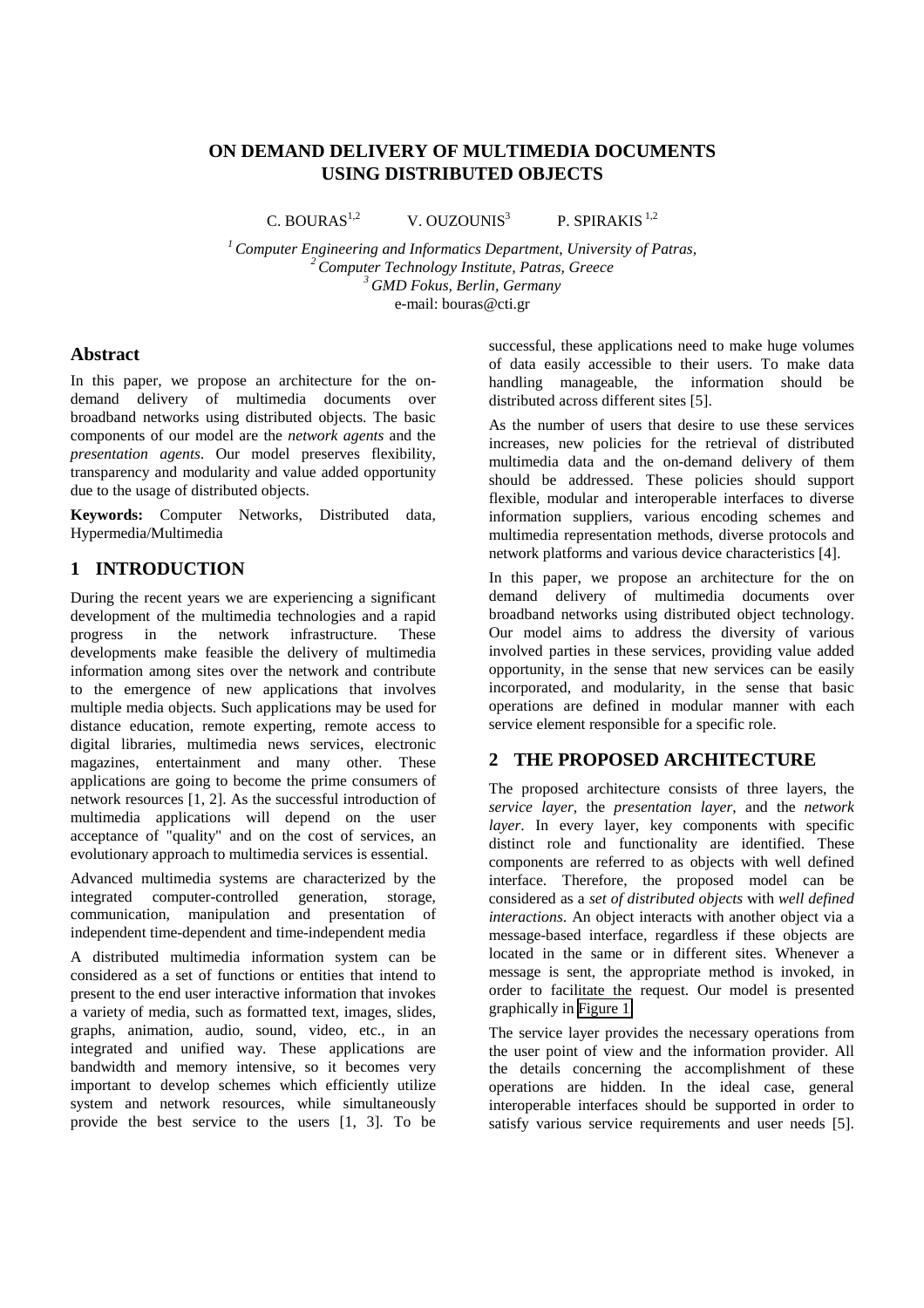<span id="page-1-0"></span>

**FIGURE 1:** THE PROPOSED ARCHITECTURE

The presentation layer provides operations concerning media retrieval, and media presentation. Finally, the network layer provides the necessary operations for the on-demand delivery of media objects. Interoperable interfaces which support diverse network platforms and protocols must be included. Distributed object technology can effectively support these needs using inheritance, polymorphism and encapsulation.

At the service layer, two are the key objects, the *Browser Interface* (BI) and the *Information Broker*(IB). The Browser Interface is a well defined interface that provides the user with the ability to connect to a service, submit a query, and select a multimedia document for browsing. During the presentation of the document, the user may interact with the document, e.g. to reload the document, to pause presentation, etc. The Information Broker authenticates the user before the connection establishment phase. If the user is an authorized one, the Information Broker replies to BI's queries and transmits the matching items. In addition to that, whenever the user selects a document for browsing, IB triggers the on-demand delivery process.

At the presentation layer, whenever a document is selected the *Master Delivery Agent* (MDA) locates the selected document and, by computing the playout scenario, determines the involved media objects, and their spatiotemporal relations. The playout scenario actually specifies the exact media objects and when these media objects should be played. For every involved media object in the playout scenario, the corresponding *Media Agent* (MA) is conducted and the appropriate information (e.g., media object id, time constraints, etc.) which are used to locate the appropriate objects are passed as parameters. The Media Agents are, in nature, distributed objects and, thus, can be situated in different sites. This means that media objects as well as Media Agents can be located in different sites. The distributed media objects are transmitted to the receiver in a transparent way, i.e., without the receiving site noticing the distributed delivery process. The Media

Agents locate the needed objects and forward them to the *Network Agents* (NA). Network Agents at the transmitting site, are responsible for the connection establishment and the transmission of media objects. Information regarding media encoding schemes and multimedia representation formats are hidden by the Network Agents, which face media objects as raw data with specific time delivery constraints. Therefore, a Network Agent can be considered as a general purpose delivery mechanism.

Particularly, the NA's at the transmitting site, after the connection establishment process, negotiate for the needed network resources and deliver the appropriate media objects on time according to the strict timing constraints. Network and protocol specific details are also hidden, and as a result transparency is achieved.

At the receiving site, Network Agents receive the transmitted media objects and forward them to the *Media Presentation Agents* (MPA's). Media Presentation Agents playout the media objects according to their time constraints and spatio-temporal relations. The MPAs encapsulate various encoding schemes and diverse device characteristics in order to increase flexibility and generality..

In addition to that, our model can effectively support user interactions during the presentation. In particular, the user may desire to pause presentation, to re-start presentation, to stop presentation, etc. In that case, the BI notifies the General Presentation Agent about user selection. For example, when the desires to stop presentation, he/she triggers the appropriate selection. The BI according to the user selection, informs the GPA which undertakes the responsibility to accomplish the task. The GPA informs the involved Media Presentation Agent to stop presentation, while also communicate with MDA. In the sequel, MDA informs Media Agents to stop delivering the media objects.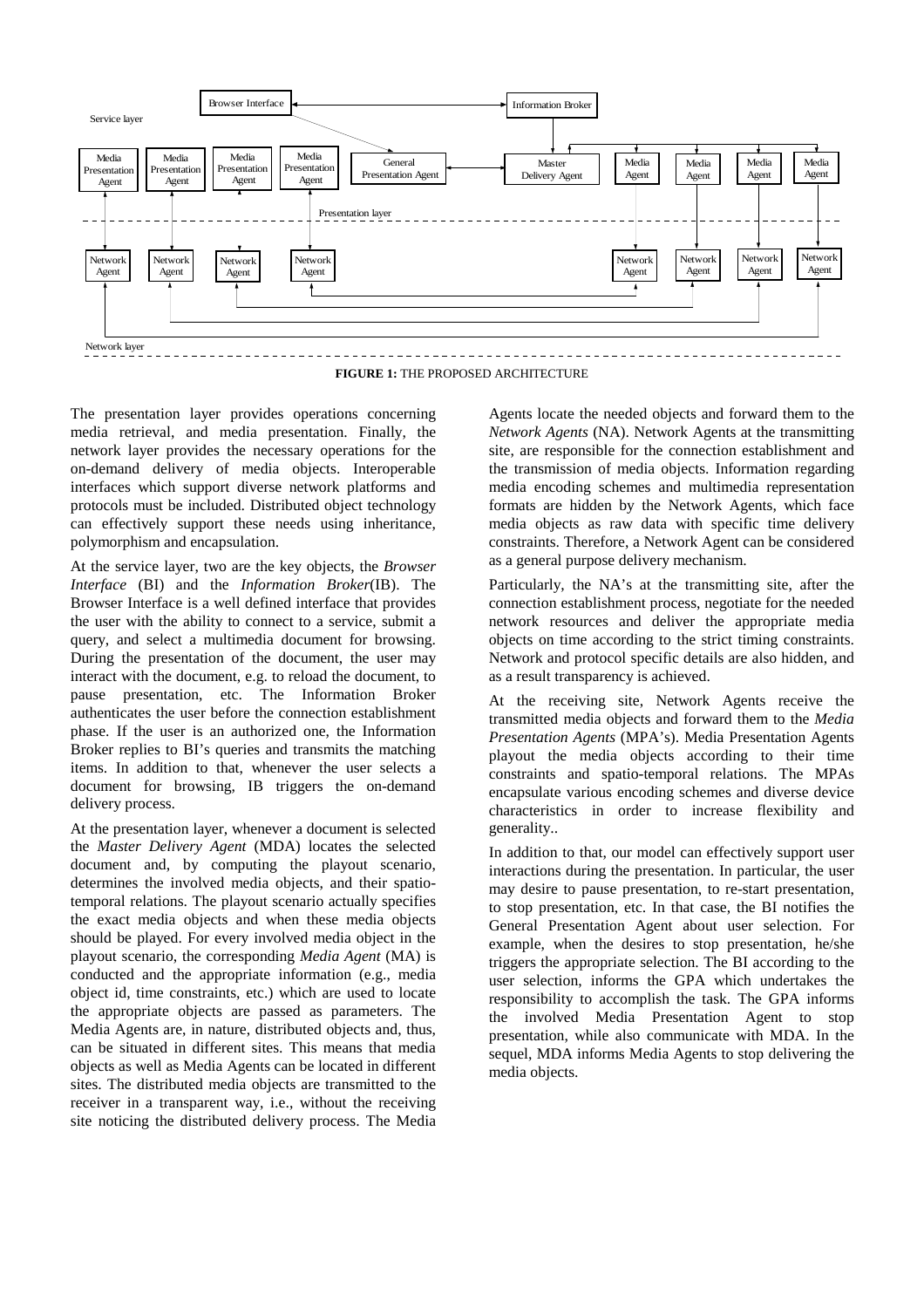# **3 TRANSACTION-PROCESSING MODEL**

In this section we will describe, in detail, how the flow of messages between objects is achieved. In particular, there are ten major phases that they will be presented in turn, giving the processing that occurs and the corresponding messages that are sent between objects. The notation BI→IB.start\_session(BI) means that the Browser Interface sends the message *start\_session* to the Information Broker. The argument BI in the message can be seen as a parameter. In table 1, the abbreviations, which are used for all the referred objects, are given. The names of the messages which are sent between objects are suitably chosen in order to denote the operations which are performed.

#### **A. Connect to the service**

Before the user submits queries and retrieve multimedia documents for browsing, he/she must connect with an information provider. In that case, a *start\_session* message is sent to the Information Broker. The service authenticates the user and establishes a session with a unique *session id*. In case that the user is not an authorized, the service does not allow the BI to connect with the service and the reason for that is given.

### **B. Submit a query**

When the BI is connected with the service, queries can be freely submitted. The BI sends a submit\_query message with the specified search conditions. Details concerning the retrieval process are not included.

#### **C. Results of query**

The results of the query are sent to BI using the message *results\_of\_query*. In that message, the parameter *results*  contains all the matching items. For every item, the corresponding *item\_id* is included. The *item\_id* has semantic meaning only to IB and represents the specific document.

#### **D. Select a multimedia document**

When an item is selected for browsing, a retrieve item message is sent. In that message, except from the *session\_id* and the *item\_id* parameterer, a pointer to MPA is specified.

#### **E. Trigger on-demand delivery process**

When the documents is selected, the IB informs asynchrounsly the MDA about the event.. From now on, the MDA undertakes the responsibility to manage the ondemand delivery of the selected document. The IB can serve new requests from other Bis, while also can not have any control on the delivery process. The MDA sends to the GPA the playout scenario, in order to determine the involved media object and dynamically specify the needed MAs which will receive by the network the transmitted data. NAs have common functionality and well

| Symbol     | Object                                 |
|------------|----------------------------------------|
| ВI         | <b>Browser Interface</b>               |
| IB         | <b>Information Broker</b>              |
| <b>MDA</b> | Master Delivery Agent                  |
| <b>GPA</b> | <b>General Presentation Agent</b>      |
| <b>MD</b>  | Media Agent                            |
| <b>MPA</b> | Media Presentation Agent               |
| NA D       | Network Agent at the transmitting site |
| NA R       | Network Agent at the receiving site    |

#### **TABLE 1:** NOTATION TABLE

defined interface. In addition, they face media objects as raw data with specific time constraints. Therefore, NAs are in general media, network and protocol independent objects. The parameter *playout\_scenario* actually specifies the involved media objects and their spato-temporal relationships.

### **F. Master Delivery Agent contacts involved Media Agents in order to trigger media object retrieval and transmission procedures**

When the MDA gets the list with the appropriate agents, conducts the involved Media Agents in order to trigger the retrieval and the transmission of them. All the responsibility for the delivery of media objects is passed to the corresponding Media Agents. These agents are distributed in nature and serve as generalized retrieval and delivery mechanisms. The parameter *media\_object\_id* specifies the media object, while the *time\_constraints*  determine the strict presentation constraints.

#### **G. Every Media Agent contacts a Network Agent to facilitate network transmission of the corresponding media objects**

When the media object is detected, the transmission process is triggered. For that reason, a Network Agent is informed in order to start the transmission.

#### **H. Every Network Agent establishes connection with another network agent at the receiving site and negotiate the needed resources**

Before the transmission of media objects, a connection between the two network agents must be built. During the connection establishment process negotiation between them can take part in order to reserving the needed resources.

#### **I. The Network Agent at the transmitting site starts the delivery of media objects according to the specified time constraints**

After the connection establishment process, the media objects can be sent. The transmission of them is done continuously based on the time constraints and network